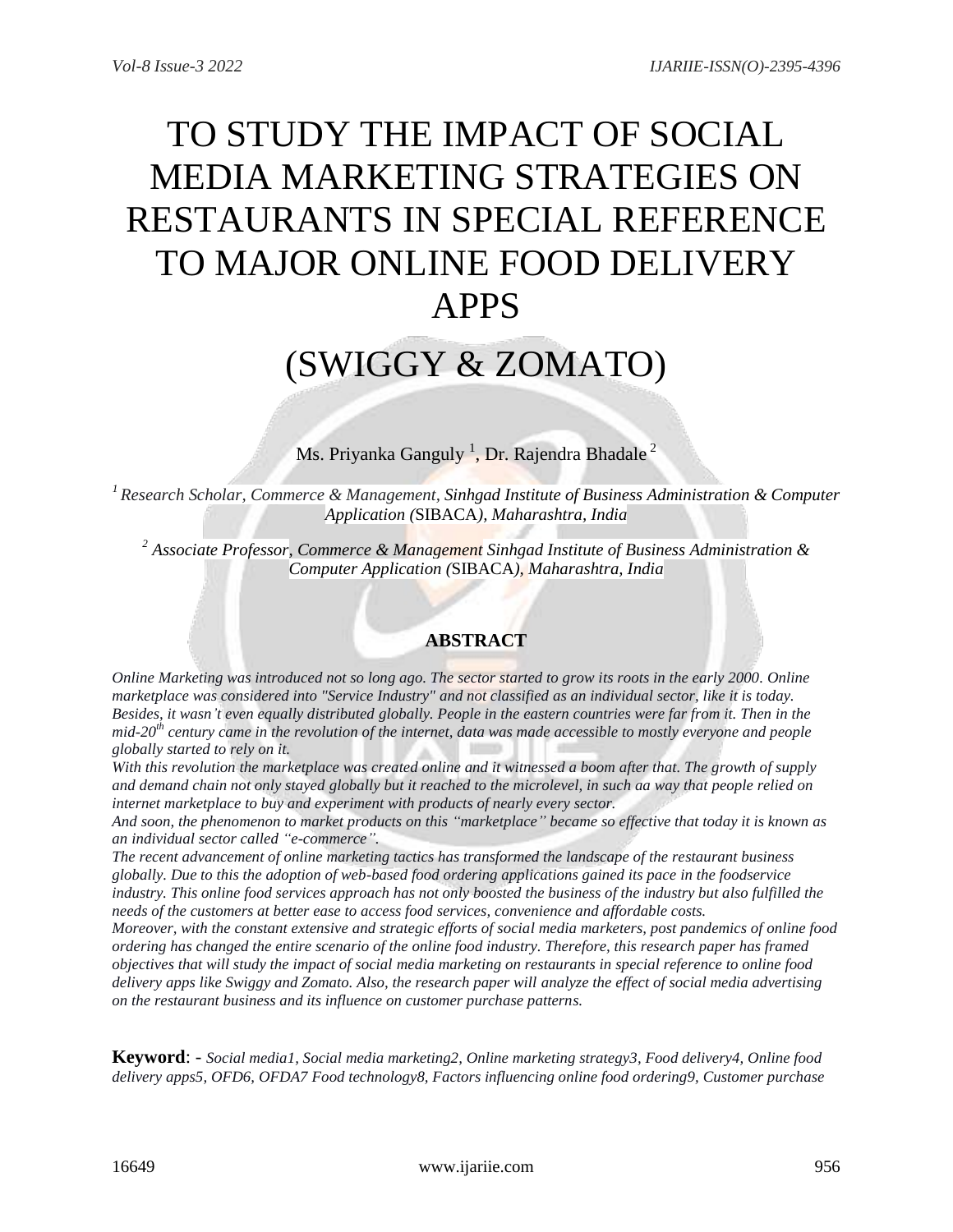*pattern10, Customer purchase behaviour11, Influencing fcators12, Social media marketing strategies13, Swiggy14, Zomato15*

## **1. INTRODUCTION**

For a restaurant business to succeed, what are the most essential things? Quality? Varieties of cuisines? Customer services?

All these factors play a crucial role in the success of your business, but the most critical factor now is convenience (visibility & reachability). Food can now be ordered wherever and whenever it suits you. From the comfort of their couch, they can enjoy a superb dining experience. It is has become more convenient for customers to evaluate the experience and compare services sitting at their homes. Today, these food delivery apps have bridged the gap bet the customers and the restaurant. And all these were possible due to the evolution and acceptance of social media. Due to its innumerable advantages and exceptional promotional strategies, today the entire nation is enjoying the benefits of online food delivery apps. As a result of which, customers have increased the usage of online food delivery apps. Moreover, with penetration in the restaurant industry up by 300%, one cannot afford to miss out on this trend. So, if

you own a restaurant, implementing an online ordering system could make ordering convenient from your restaurant, experience your services, and enhance your brand value. Thereby, you remove all physical obstacles between you and your customers, making it easier for them to order food from you.

#### **2. OBJECTIVES**

- 1. To study the concept of online food delivery applications.
- 2. To understand the social media strategies of both the food delivery apps. i.e., Swiggy and Zomato.
- 3. To identify the inclination factors of customers in ordering food from Swiggy and Zomato.

### **3. RESEARCH METHODOLOGY**

This paper focuses on the comparative analysis of the two leading online food delivery apps and their influence on social media strategies on the restaurant business. Also, the paper highlights some of the crucial factors impacting customers' ordering preferences. Below, the research paper consists of some statistics and figures that are collected from official sites and social media handles of Swiggy and Zomato. As well, as different websites, articles, news feeds, journals and a few more secondary sources. So, the research is exploratory in nature.

# **4. BACKGROUND**

The evolution of online food ordering system has changed the restaurant's culture drastically. This has resulted an amazing comfort zone to consumers globally. Similarly, in today's era, if one wants to dominate the food industry, a presence on social media platforms is a must. Nowadays, you will not only find any fashion & apparel business airing on social media, but also, restaurant businesses. Through social media channels, restaurants are able to exchange information and new ideas.

Today, social media is the most influential networking & promotional tool. That's because social media platforms are advancing every day. Sometimes managing social media platforms can feel overwhelming and but when it comes to real-time marketing it can prove quite challenging due to ever-emerging trends and competition. Platforms such as Instagram, Facebook, Twitter, and YouTube can offer restaurants with promotional content in the form of blogs, images, videos or vlogs. Therefore, to plan and implement an effective online marketing strategy you can observe organizations taking assistance from online marketing experts, digital marketing agencies or potential influencers.

The beauty of social media techniques has shown fruitful results in inclining the reputation of the brand, building new relationships, maintaining loyalty with the existing customer base and generating more revenue.

The success of any restaurant business depends on how well they execute their marketing strategy; this research paper highlights some of the social media platforms restaurant owners have opted to run their restaurant ads at.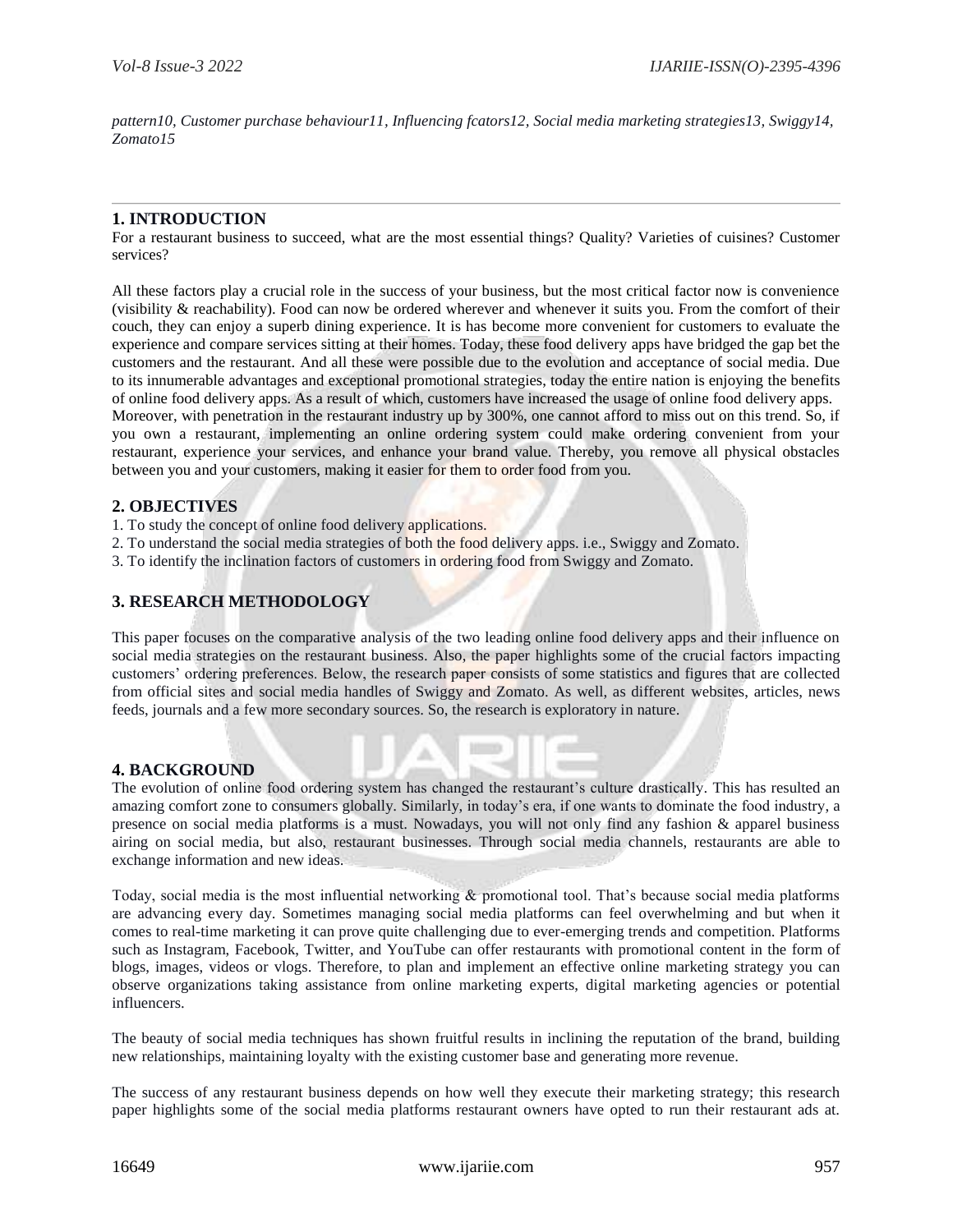Social media has marked a never-changing impression not only in the restaurant industry but also in industries like transportation, healthcare, education, lifestyle, travel & tourism, real estate, fashion and beauty and more.

Today, there are over 8,500 restaurants in the Pune region, where out of approximately 75% of the restaurants are active on social media channels and offering their services via brand-centric food ordering apps or common food portals like Zomato, Swiggy or more.

#### **4.1 Overview of Online Delivery Platform**

Software and platforms that enable a business to receive online orders and provide their products with quick delivery through an efficient distribution system are called online delivery platforms.

In order to make food deliveries faster to consumers at their doorsteps, it leverages disruptive technologies such as Artificial Intelligence, machine learning, and GPS tracking.

The app allows a user to sign up, search for a product, select and place an order and proceed for payment online or offline. The system then locates and matches delivery personnel to fulfil the delivery as soon as possible. This integration provides customers and businesses with the ability to track the exact location of the deliver executive and rate their delivery experience. All operations are executed seamlessly in a Hi-tech integrated software.

#### **4.2 Defining Online Food Delivery Application**

In general, an online food ordering system refers to software that allows restaurants to place and manage online orders.

There are generally two components to online ordering systems. Firstly, customers can view and order dishes online through a restaurant's website or mobile app. Secondly, restaurants have access to an admin management interface to receive and manage customer orders.

Listing major online food delivery apps in India are as follows:

- Zomato
- Swiggy
- UberEats and others.

#### **4.3 Concept of Online Food Delivery Apps**

The only-demand food delivery apps allow diners to order food items from nearby restaurants and food outlets at their convenience. Once an order is placed, the status of the food delivery agent can be tracked through the app. Restaurants provide all information to customers about their menus, ingredients, cost for easy selection and access. The most famous examples of such online food delivery apps would be Zomato and Swiggy.

Sketching the online food delivery process below:



**Fig -1:** Online Order Process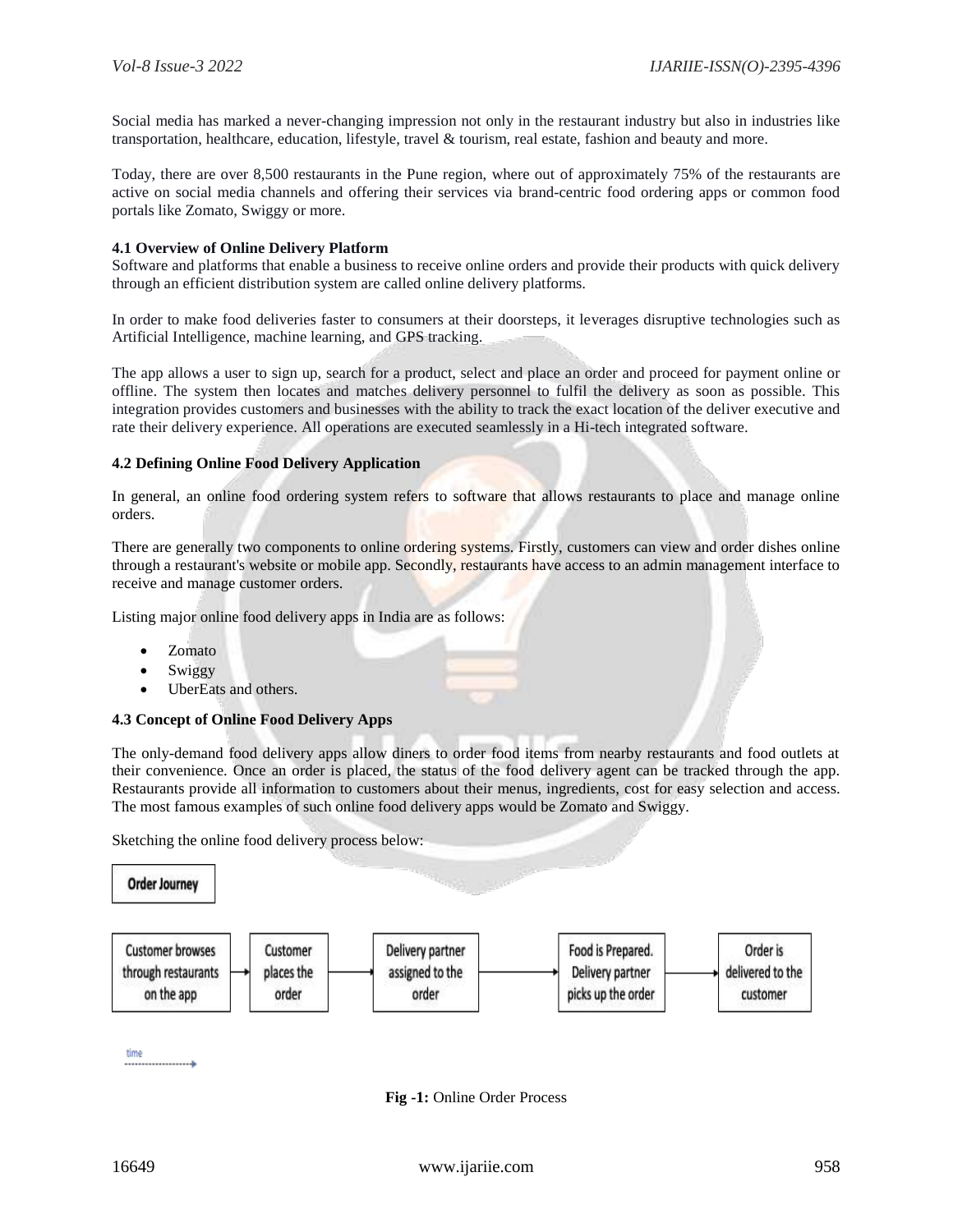The variety and convenience of the food portals have made them popular among all. Apparently, everyone is amazed at the ease and immediate availability of food delivery via apps like Zomato and Swiggy. As a result, ordering groceries from your app has exhausted the revenue of the mom-and-pop stores or the traditional 'kirana'.

Just one click and food is delivered at your doorsteps!

#### **4.4 Online Food Delivery Apps are Beneficial to Customers for Several Reasons:**

- Catering to new food niche
- 24/7 Availability
- It's fast, easy and comfortable
- Managing a menu online is easier
- Makes the ordering process easier
- Easy access to countless restaurants and cuisines
- $\bullet$  Less hassle
- No more long lines to place an order
- Ordering from anywhere and at any time is convenient
- A variety of payment options are available
- Loyalty points can be used for better savings at certain locations
- A great application to eliminate sedentary lifestyle habits
- Workaholics can breathe a sigh of relaxation
- Better deals & services are available
- Increased price transparency
- Enhanced cashless experience
- People from remote places can place an order
- Extra perks in the form of offers and discount coupons

### **4.5 Online Food Delivery Apps are Beneficial to Restaurants for Several Reasons:**

- Catering to new food niche
- Efficient customer and order management
- When ordering from an app, customers take more time to make a decision, which results in higher spending
- Restaurants can increase productivity and accuracy by handling orders with greater accuracy
- Retention of customers and repeat business are easier with loyalty programs
- Rather than opening registers and ordering notebooks, it's easier to check the restaurant's cash flow
- Improved efficiency and lesser running costs
- Free and cheap marketing to stay ahead of the competition
- Better customers data
- Greater reach

\*The figure below will give you an understanding of the market share of Indian food tech companies in the month of December.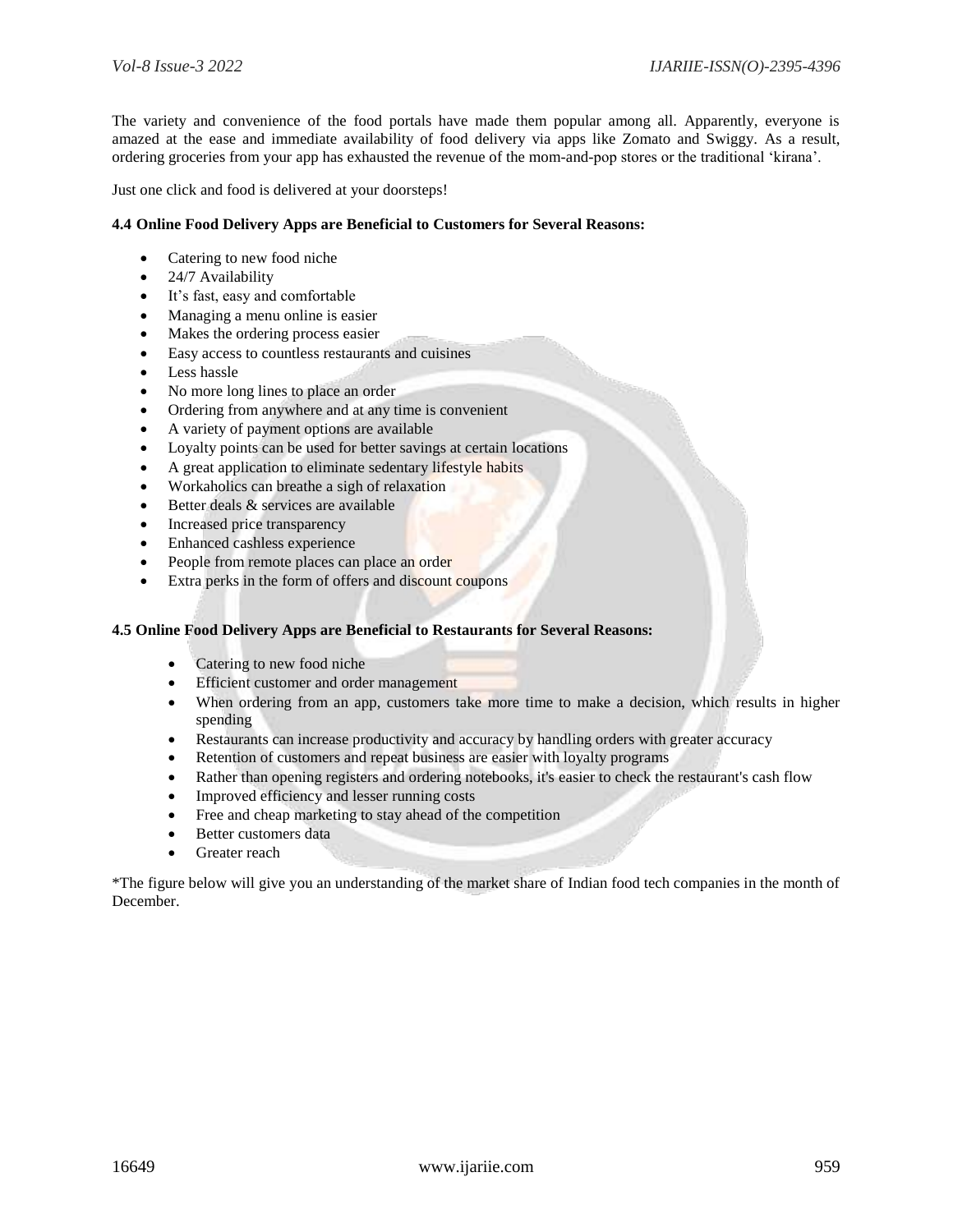# **Indian Food Tech Companies** Market Share by Orders in December



#### **Fig -2:** Indian Food Tech Companies Market Share Breakdown in December

# **5. Overview of Social Media Marketing**

Social media marketing (SMM) is the process of promoting a company's products and services through social media strategies, networks and tools. Creating and publishing high-quality content, listening and interacting with your followers, running social media ads to engage your targeted audience and analyzing your results is part of this process.

Through social media marketing, you connect with your audience to increase sales and drive website traffic, build your brand, and build your brand awareness. The analytics tools that are part of social media marketing allow marketers to track their effectiveness. Hence, the purpose of social media marketing is to engage with customers and attract new ones as they promote their cultures, missions, or tones.

Today, the majority of social media marketing is conducted through platforms such as Facebook, Twitter and Instagram.

A business can now use social media in a variety of ways. Social media is no longer just a place to broadcast content. Through social media, they began to market their products and reach out to a wider audience base to gain attention for their interests. This is because these sites can influence consumer behaviour. By taking advantage of social media platforms, marketers can employ a wide range of strategies and tactics to promote content and increase engagement. A number of social networks allow users to provide demographic, geographical, and personal details,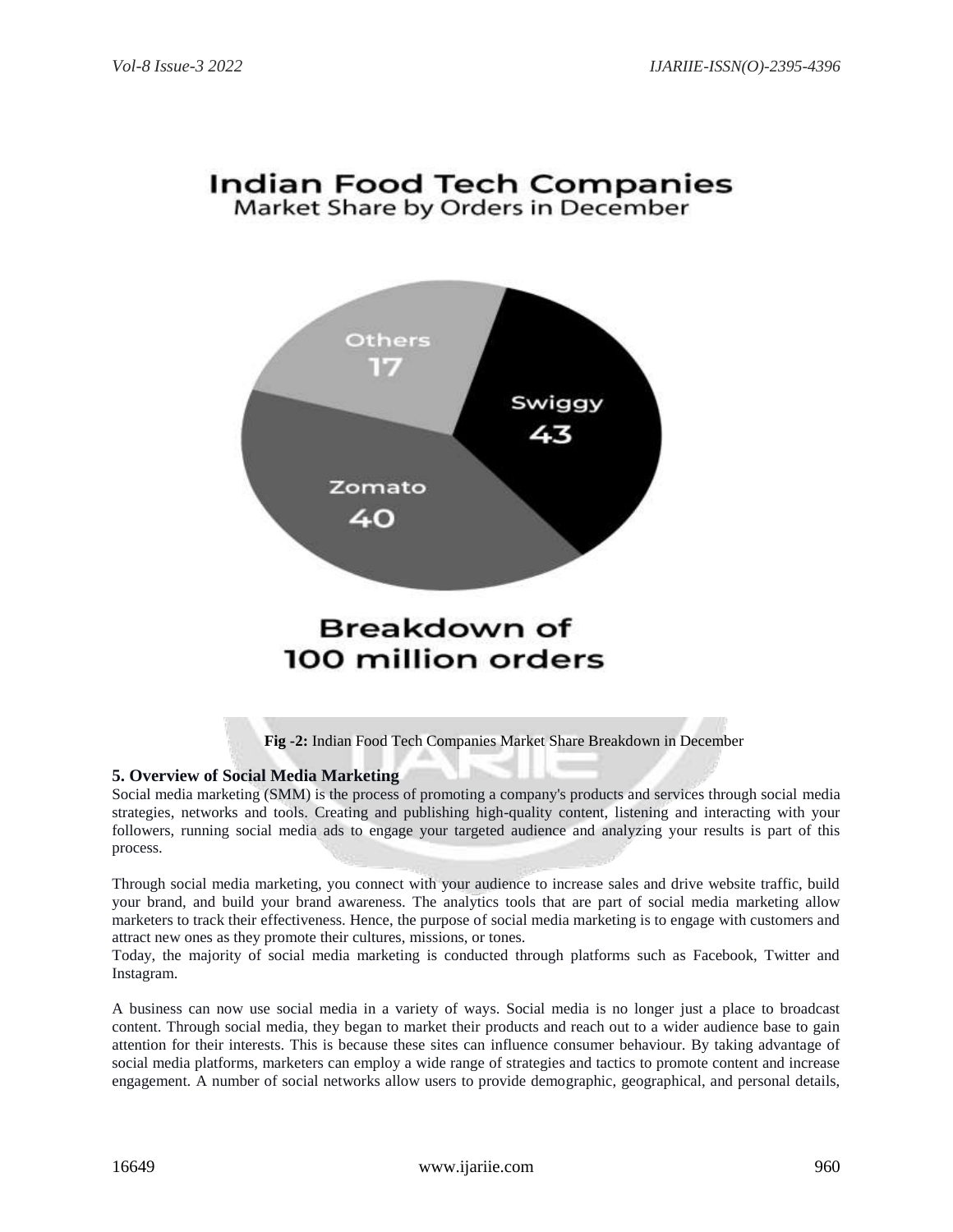making it possible for marketers to tailor their messages to users' preferences. As a result, society's functioning, as well as our relationships, has changed significantly.

#### **5.1 Impact of Social Media Advertising on Customer Purchase Pattern through Food Delivery Apps**

In relation to consumer decision-making and buying behaviour patterns influenced by social media, this study explored the impact of social media platforms and brand awareness. Additionally, the study also illustrates how the food delivery apps successfully implemented online marketing strategies and how those strategies positively impacted their business. Compared to the previous financial year, Swiggy spent Rs 778 crore on advertising and marketing in FY19 [15]. Whereas, Zomato's advertising and promotion costs surged to Rs 1214 crore in FY19 which is 15 times more than previous year [16].

Therefore, with continued offline & online marketing strategies, the two giants stand with noteworthy market share.



**Fig -3:** Market Share of Swiggy and Zomato (FY19- FY21)

\*Image Source- businessinsider.in

According to surveys undertaken by the Interactive Advertising Bureau and Viggle, approximately 70% of consumers order food online using a smartphone. Platforms such as Facebook, Instagram, Twitter and others are increasingly helping food delivery brands gain awareness, influence purchase decisions, and eventually gain loyal customers through repeat purchases. It has influenced both the consumer and the restaurant owners. However, most of the business entities should know the right ways to utilizes these social media platforms to its increase their business performances. The study has highlighted the strategies of various social media platforms to create brand awareness for online food delivery applications. Additionally, the research mentioned that how the consumers are getting inclined towards Zomato and Swiggy. They are integrating engaging posts, stories, reels and short videos to influence the purchase pattern of the consumers. Social media advertising can be both in the form of organic and sponsored. These promotional activities can also involve tagging of the most popular restaurant, delicious cuisines, customer's feedback, trending meme or news with the food items, running contests and more.

To attend not particularly in hotel and restaurant industry, but every industry it is important to thoroughly study the perception, purchasing behaviour, psychological factors, purchase intention of the consumers. Therefore, it is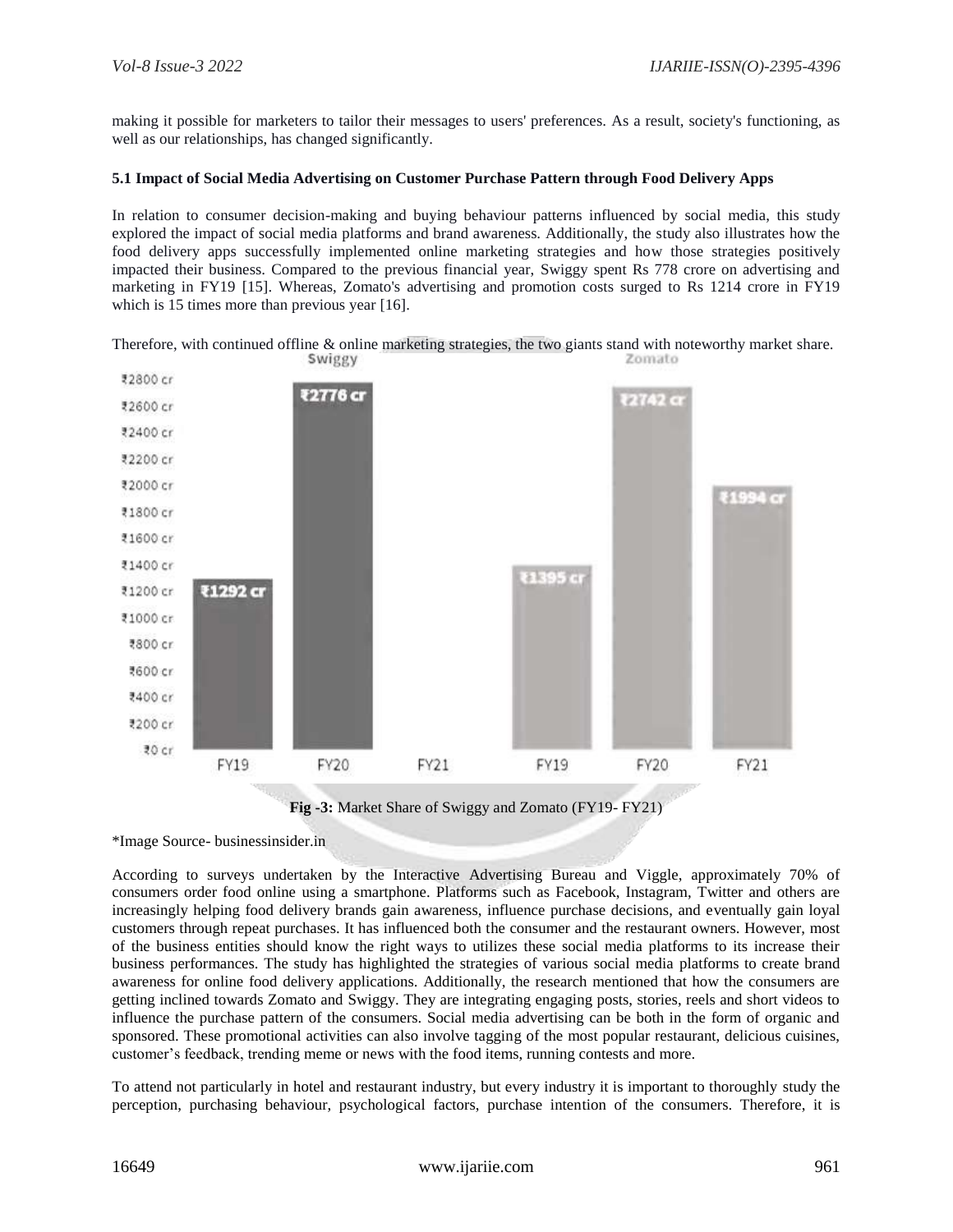necessary to determine consumer's perception towards social media promotion activities and how it influences their preferences to order food online. A user can share their status and upload photos to express what type of food they prefer, the mediums through which they order food, the influential factors and ads on social media that interest them to order and how they feel after ordering them. Consumers while sharing these types of posts or reviews helps the restaurant owner to understand their food preferences, purchase behaviour and the mediums through which they generally opt to offer. Later after assembling the collected data and evaluating the analytics, further social media promotions are planned accordingly.

A variety of photos are shared on social media to attract and inform others about the brand and their services. Social media is a popular place for people to share pictures of their food. As a result of seeing this picture, other social media users will be attracted to comment, try the food, visit the restaurant, or use online ordering. Different people, different perceptions. Food picture and videos shared across on social media channels influence people in different ways. Some have a positive outlook towards it while others might have negative perspective.

Ultimately, learning about these driving factors will influence consumers to order food online and lead your restaurant business towards success. Therefore, to conclude, Food-tech apps like Zomato and Swiggy has grown six times more from 2017-2019 and has made its presence in greater than 500 cities in India [17].



In the following chart, you can see how the demand for online food delivery applications is on the rise.

\*Image Source- bytes.swiggy.com

Technology has transformed the culture of restaurants dramatically. With the development of an online food ordering system, the restaurant culture has been exponentially progressed and now people throughout the world have a new level of comfort. The evolution and adoption of online food delivery apps invited a wave of optimism in the food industry. Considering parameters like the comfort of dining at home, affordable costs, access to multiple cuisines, time-saving, easy to order, additional benefits like a discount, coupons and offer. If you sit to calculate, there are N number of factors that are creating a fondness for the online food application and services.

Witnessing this buzz for the online food apps fast-food chains like Domino's, McDonald's, KFC, Pizzahut and more also geared up their services. In this paper, one of the objectives will highlight the urge and tendency of the customers towards the usage of these applications like Swiggy and Zomato.

# **6. An Overview on Zomato**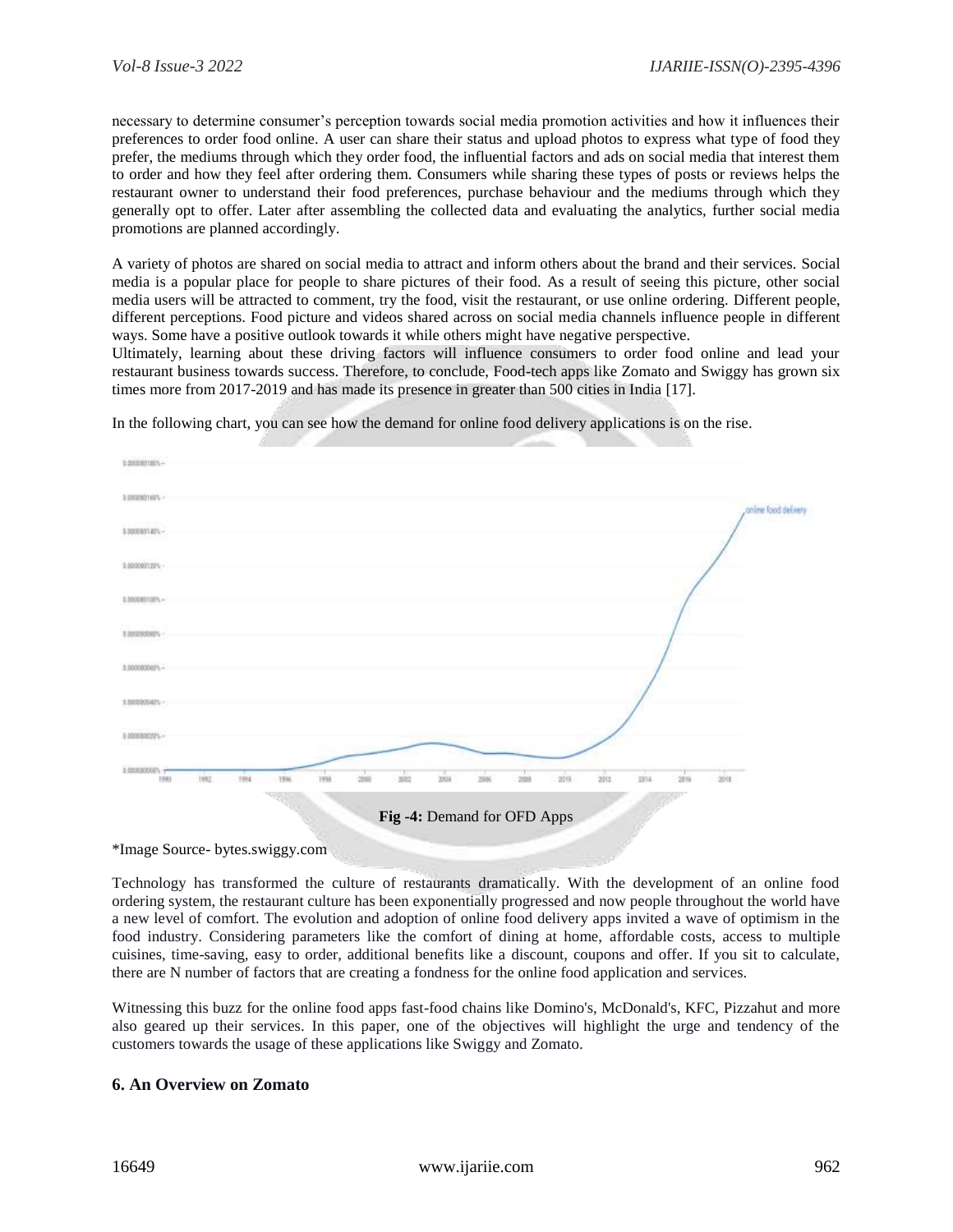In 2008, Zomato was founded as an Indian restaurant aggregator and food delivery company. Zomato provides information about restaurants, menus, and user reviews, along with options to order food from selected restaurants. As of 2019, the service is available in 24 countries and in more than 10,000 cities with customers across the world.

**Type:** Delivery based start-up **Place of Origin:** Portugal **Founders:** Deepinder Goyal, Pankaj Chaddah, and Gunjan Patidar **Business Model:** B2C, B2B

#### **6.1 Zomato's Social Media Marketing Strategy**

According to the research we conducted, it is observed that Zomato's Social Media Strategy played a major part in creating its strong Brand presence in the market and keeps changing according to the current trends.

#### **New customers are attracted to Zomato through Facebook ads**

New customers are attracted to Zomato by using Facebook ads and receiving huge discounts. Their strategy is to gain new customers by excluding existing ones. Their ads include "Install Now" buttons. They can install the app by clicking on this button.

Furthermore, Facebook shows this ad to the people who are most likely to install the app because it is automatically optimized based on the users' interests.

#### **Zomato also advertises in local languages to attract new customers**

By using multilingual ads, Zomato intends to reach people who use local languages better. These ads usually give more productive results than English language ads.

#### **Customers who already use Zomato can place orders via Facebook ads**

The Zomato ad targets people who have already downloaded the Zomato app to their mobile but aren't placing any orders.

The ad also features a "Use App" button, which leads users to Zomato's app so they can order an item.

#### **Zomato uses Facebook, Instagram and Twitter to communicate with people**

Communication and not just promotion have always been Zomato's goal with social media. Zomato every day shares beautiful images, videos of tasty food, memes, interesting facts, trending news and more on their Instagram page.

Similarly, on Facebook and Twitter. They share images, articles, trends and updates with the people.

#### **Zomato implements YouTube and Blogging strategy**

Throughout its blog, Zomato regularly posts articles on technological, culinary, cultural, and community topics. Additionally, there is also a large fan following on YouTube. Regular pop-up and un-skippable ads are floated on YouTube.

It might be like; the user is watching a video and it is paused for a while and sponsored ads pop up. It can be in a form of a small video or eye-catching food or an offer image that asks you to download the app.

#### **Zomato's approach to Twitter**

The marketing strategy at Zomato is oriented towards effective communication. What sets them apart is their unusual tone of voice. They have always been engaging, but without the conventional structure of a news broadcast. Their primary objective is to engage their audience.

Social Media presence of Zomato on following platforms in 2021 and understand which types of posts they prefer: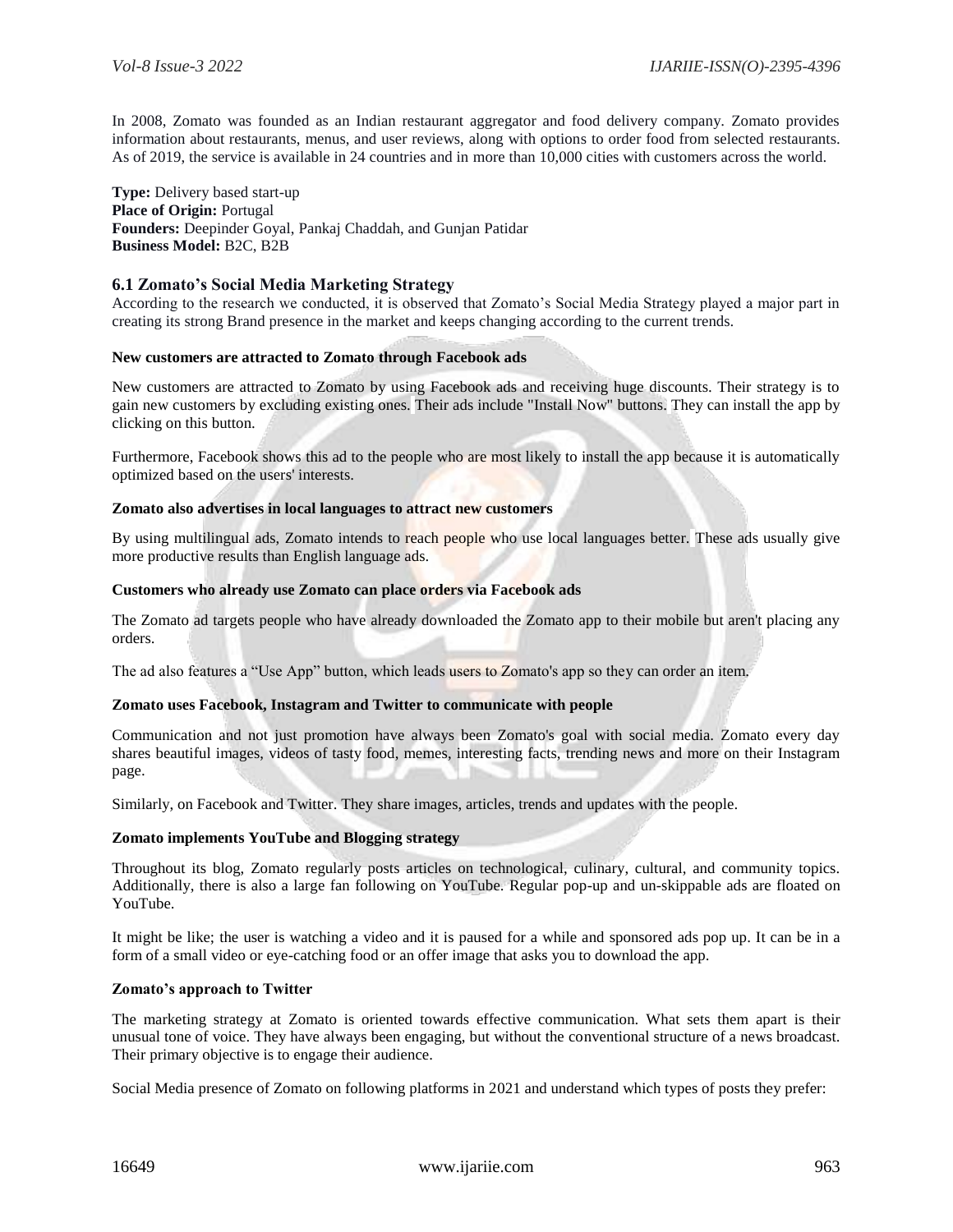| <b>Platforms</b> | <b>Followers/Subscribers</b> |
|------------------|------------------------------|
| YouTube          | 1.38 lakh                    |
| Instagram        | 513 K                        |
| Facebook         | 1.8 <sub>M</sub>             |
| Twitter          | 1.4 M                        |

#### **Chart -1:** Social Media Platforms and Followers

\*Data is obtained from Zomato's official handles.

#### **Trendy**

Zomato posts on trending topics in order to engage with its audience. The brand understands the audience's nature. As a result, it increases the likelihood of people sharing, commenting, and revisiting content. Zomato builds engagement with viewers by posting simple images and trendy topics. Posting on trendy topics builds connectivity with the audience. On social media, users seek out fun and amusing content. And, when they come across such exceptionally presented content on their news feed, they couldn't stop without sharing them!

#### **Current Affairs**

Zomato had some different plans in mind. They always focus on current trends and topics which they strategies to connect with food. These types of posts throw a long-lasting in the minds of the audience.

#### **Comparisons**

When it comes to utilizing this engagement method, Zomato is a master. Examples are abundant to illustrate how Zomato carries out its branding and promotions. The audience is bound to like, share, comment, recommend to others. That's what Zomato wants; engagement, interaction, and being loyal to their audience.

#### **Fun and Sarcasm post**

It is related to your food habits. Zomato shares fun facts, stats and info-graphics, memes and humour posts to keep the audience engaged.

#### **The conventional strategy to connectivity with the audience**

Their tonality of voice has always been engaging but rather unconventional. As their primary focus is interaction with their audience, they initiate tweets that leave the audience amazed and influence them at the same time. Zomato has adopted a reverse psychology strategy praised by the entire customer base.

According to a recent report by Google and Boston Consulting Group, the Indian food-tech industry is poised to grow at a CAGR of 20-30% to \$8 Billion by the end of 2022. Further, the industry is expected to grow from \$4 billion to \$8 in the next three years as mentioned in an article titled, "Demystifying the Online Food Consumer" [5].

Despite accounting for only 2% of sales, the food industry has invested heavily in digital projects, with e-commerce attracting the majority of funds. So, since digitalization is only about to start affecting the food industry, it is essential to be able to understand how it has affected and what it means for the industry. The average monthly number of active food delivery restaurants on Zomato was 131,233 in FY20. Where 94.9 % of orders were delivered by the delivery partners in FY20 [3].

# **7. An Overview on Swiggy**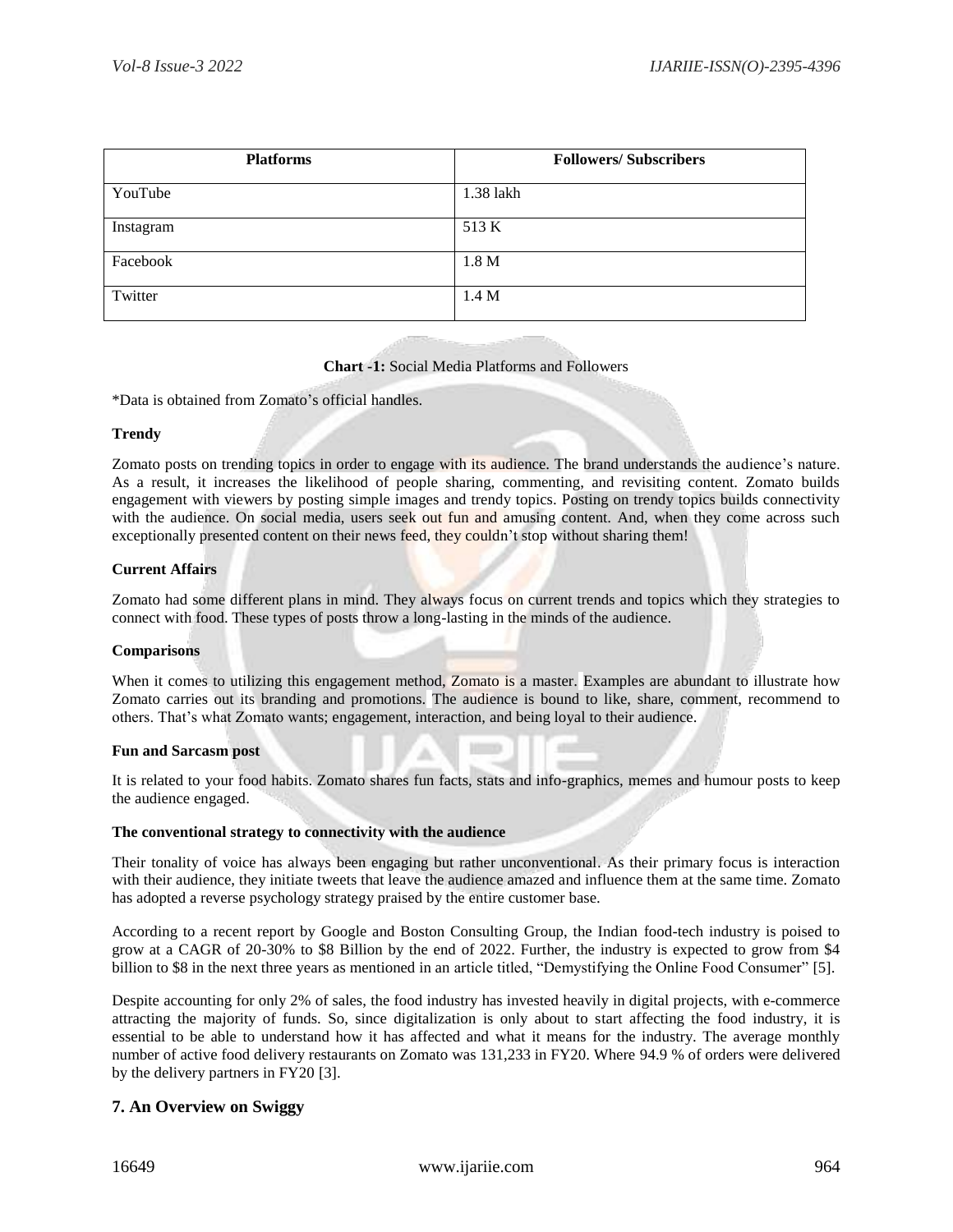Founded in India, Swiggy is the world's largest and most highly valued online e-commerce platform for food ordering and delivery. Also known as India's fastest unicorn started its operations originally in Bengaluru. It is utilised a tech-based platform that allows customers to order food from nearby restaurants and get it delivered to their doorstep.

**Type:** Delivery based start up

#### **Place of Origin:** India

**Founders:** Sriharsha Majety, Nandan Reddy (Co-founder) and Rahul Jamini (Co-founder)

#### **Business Model:** B2C, B2B

|           | <b>Platforms</b> | <b>Followers/Subscribers</b> |  |
|-----------|------------------|------------------------------|--|
| YouTube   |                  | 23.1 K                       |  |
| Instagram |                  | 245 K                        |  |
| Facebook  |                  | 912K                         |  |
| Twitter   |                  | 159 K                        |  |

**Chart -2:** Social Media Platforms and Followers

\*Data is obtained from Swiggy's official handles.

#### **7.1 Swiggy's Social Media Marketing Strategy**

With its awesome ads, Swiggy has been grabbing the attention of its target audience on the most popular platforms such as Facebook, Youtube, Instagram, etc. The company caters to a wide audience age group from 18 to 55. It does not have any restrictions on people like their business, job, demographic area, or their interests. Till date, Swiggy is continuously generating new conceptual ideas to reach and connect to the wide audience.

Their campaigns have succeeded in creating awareness for the company and building a brand for the company. They make people crave good food with their Instagram posts. If people want tasty food, they will look to Swiggy to deliver it to them. The content, new ad designs and new ideas for every event they host have achieved success of their trademark that is undeniable. Swiggy's exceptionally innovative social media campaign strategies make them stand out among its competitors. There are some brilliant campaigns it has sent out in the past like #eatyourveggies, #earnyourcheatmeal, and #superswiggy, where witty one-liners and puns are used to convey the message of healthy eating.

In addition, they make use of the Instagram grid to look more appealing, which keeps people intrigued, increases engagement, and reduces unfollowing. Swiggy also produces short videos and publishes them on their YouTube channel. Each of these videos is no longer than 30 seconds. In this, they discuss the different ways in which Swiggy can help its users. In terms of email marketing, Swiggy does a great job. Coupon codes, which may be used for discounts, are emailed to users. The subject lines framed are very catchy to grab immediate attention. To support this, the emails also have captivating visuals. Additionally, they send humorous emails about current events and issues.

Let's analyze how their posts are:

#### **Stream with the memes**

Swiggy uses trending memes to engage customers on social media, spiking up their own twist on these memes to achieve customer interaction.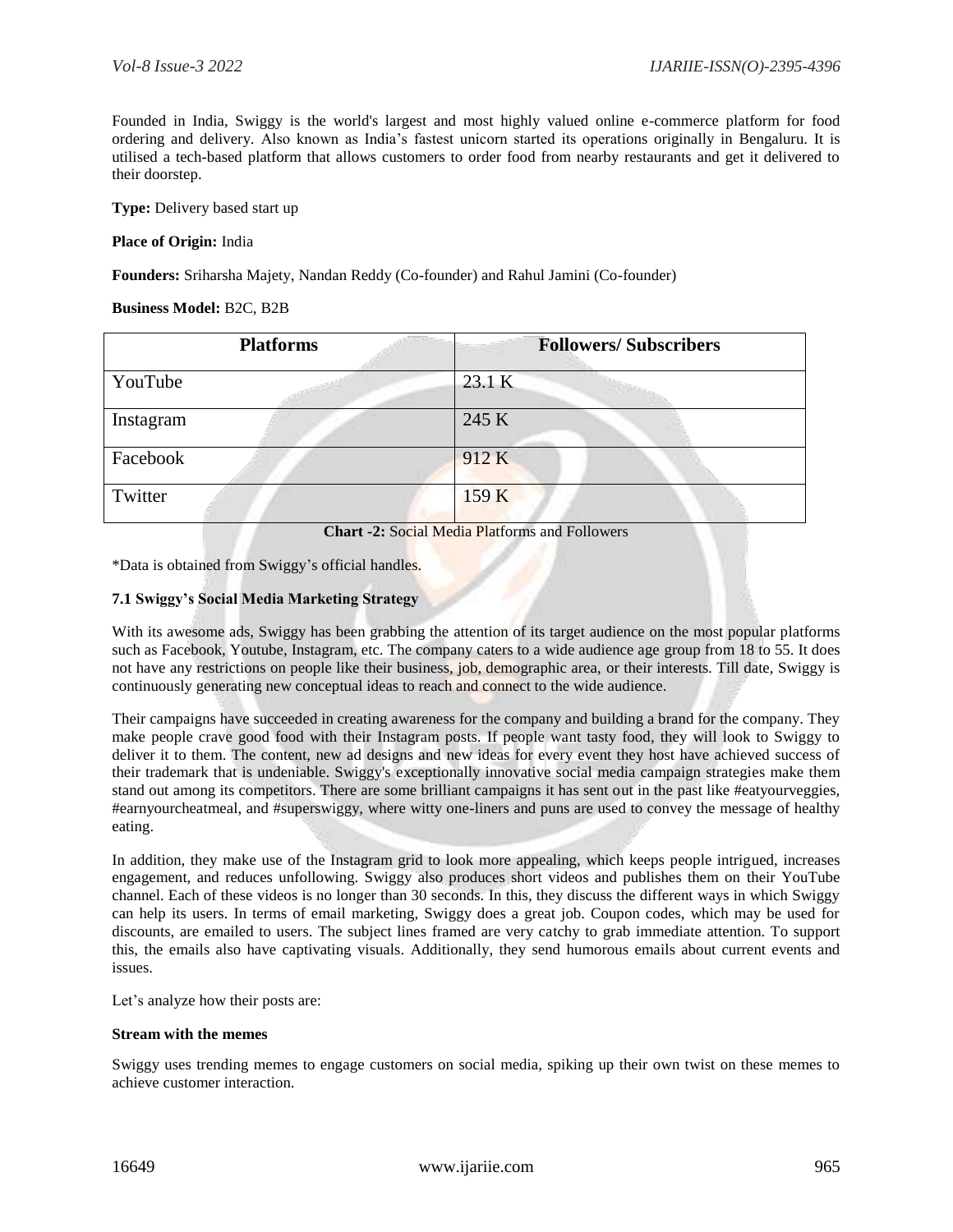#### **Trails of Topicals**

Swiggy has also embraced this strategy. Using Indian topics and stunning graphics, Swiggy makes great content. They display them at viewers feed via impressive Pictures, GIFs or Infographic post.

#### **Fascinating feed**

In social media, aesthetics is key. Swiggy has designed a feed that appeals to everyone. They have taken the initiative to maintain a vibrant feed by placing mouth-watering food in alluring backgrounds. They post pictures of meals on social media that qualify for a millennial's #Instafood, which is a popular hashtag on Instagram.

#### **Simple yet eye-catching posts**

Aside from being hilarious, Swiggy posts wittily on their social media accounts. Swiggy usually posts humour in the form of graphics and has captions that encourage sharing on social media platforms. The posts are easy to understand and entertaining.

#### **Weekly Quiz on Twitter**

Swiggy hosts two Twitter quizzes every week. Following Swiggy and retweeting their tweets are the rules to follow. Each quiz has its own hashtag. Besides helping the brand expand its reach, constant activity on the page keeps it interesting. Besides their social media strategy that has been garnering the right kind of attention, they have also taken initiative to retweet tweets that praise their performance.

#### **Creative campaigns**

Swiggy's Social Media Strategy serves as an effective example of social media strategies that combine savoury copy with heart-warming campaigns, sprinkled with humour and spiced with right spices.

Approximately 20 parameters were considered by RedSeer across three pillars: most trusted or preferred brand online, maximum value for money, and a meaningful assortment; and best buying experience from restaurant delivery to delivery.

#### **8. Online Food Ordering Factors Influencing Customers Purchase Behaviour**

The development of technology has revolutionized food services. It has been attributed to the changes in customer preferences as their reliance on technology has influenced them to do almost everything online. Using a mobile application or an internet site, consumers may order food from local restaurants, from home chefs, and from alternative food service providers. This includes ordering cooked meals to be delivered to their door. With the advent of the latest technology and innovations, young minds in this country are excelling. People particularly among the youth generation like this type of food delivery, so using mobile food ordering and delivery apps is everchanging the way food is delivered.

All one needs to do is, "Select a favourite eating place, choose the food items, and select delivery." One can pay with credit cards, debit cards, money on delivery, etc. With food delivery apps like Zomato and Swiggy, customers can order a variety of dishes from nearby restaurants.

Over the past few years, this market has gone through a revolutionary phase and has shown enormous potential and attracted heavy investments.

The Indian Online Food Delivery Industry is predicted to grow at a staggering CAGR of 28.94% by 2026 [4]. The main market players like Zomato and Swiggy in India mainly focus on the country's urban areas such as Mumbai, Delhi, Bangalore and Pune. In urban areas, food delivery options have been popularized by the convenience of oneclick ordering. In India, lifestyles and eating habits are influencing the growth of the online delivery market. People are increasingly turning to ready-to-eat food offered at a cheaper price due to busy schedules and growing disposable income. Also driving the trend are the increasing proportion of working women in India, a rising digitalization rate among millennials, as well as rising digitalization among millennials. But in years to come the players are targeting to expand itself in smaller cities as well.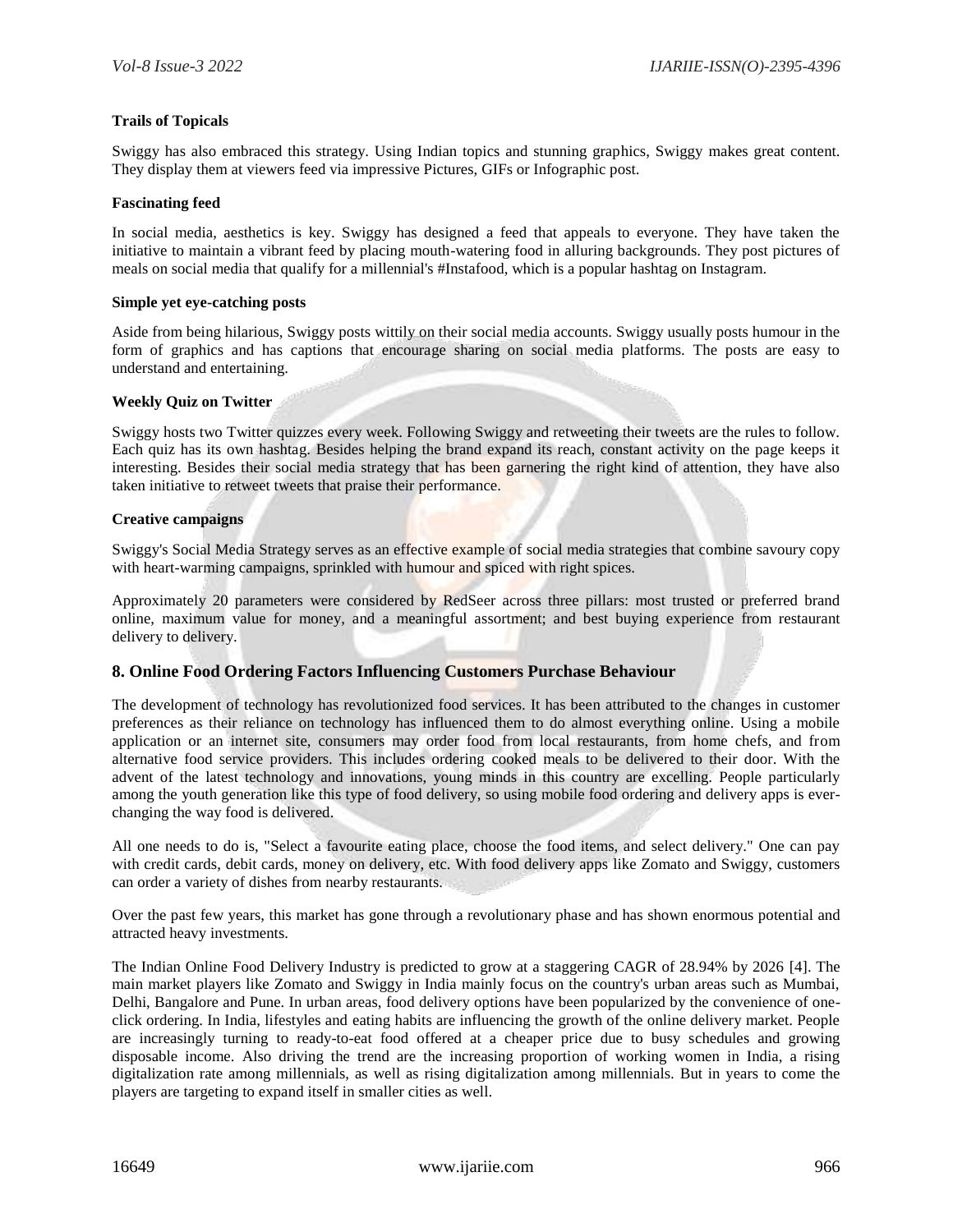Food delivery is split into the Aggregator & Cloud Kitchen delivery types. Users can access the food aggregators via an app that lets them compare and order meals from several restaurants. The trend is more common in India than cloud kitchens since cloud kitchens are commercial facilities specifically intended for the production of food for delivery.

Following are the key features of Swiggy and Zomato apps:

#### **For Customers:**

- Easy Registration & Profile Management
- The easy order placement process
- Reviews & Rating of the Restaurant and Food
- Reviewing Order History
- Real-Time GPS Tracking
- Providing Delivery Person's Contact Information
- Easy Payment Options
- Discount/Rewards, Cashback and Loyalty Programs
- Social Media Integration
- Attractive Promo Codes and Offers
- Adding Food to Cart and Scheduling Orders
- Search Different Cuisines
- Push Notifications to grab customer's attention and engage them

According to the reports, around 40% of users use a food ordering app to look for discounts and cashback, while 25% of users use these apps just to earn loyalty points [21]. Besides, there are several inclination factors as well that the result in influencing the customers to order food online. They are:

- Urbanization and changes in eating habits
- Lack of time
- Preference changes
- Easier access to food
- Increasing use of smartphones
- Expanding selection of restaurants
- Discover multiple food options at your fingertips
- Growing income and consumption
- Reviews of restaurants
- Ease of use and flexibility of payment gateways
- Enhanced lifestyles
- Quick & reliable online services
- Women working longer hours
- Elimination of location constraints
- Price & value-added benefits
- Interactive UI
- Engaging notifications
- Attractive coupons and discounts
- Pricing and refund policy

The below figure will help you to understand why and which online food app is most preferred by the customers.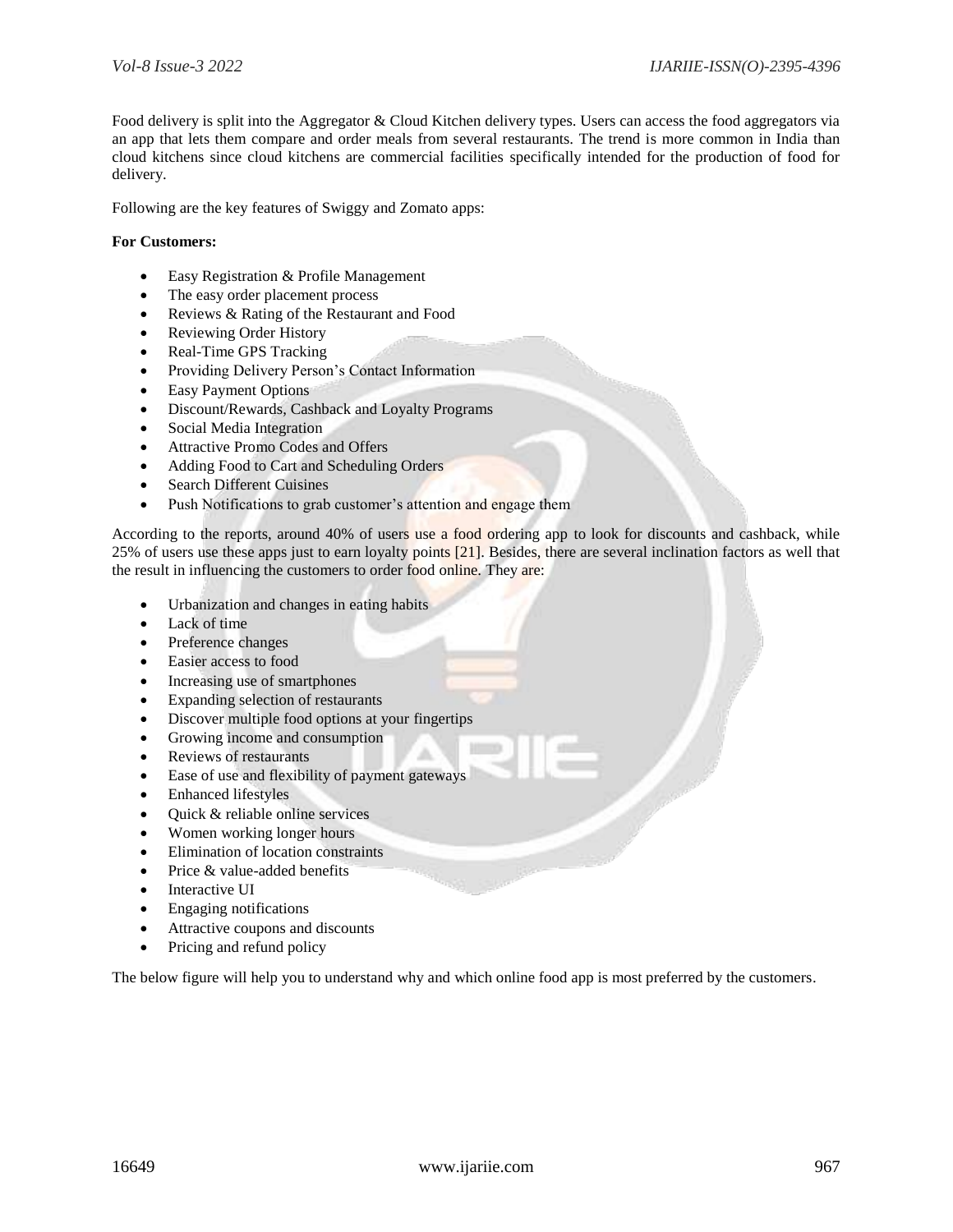# On top of the food chain



# **9. FINDINGS**

- The popularity of online food delivery apps is increasing due to the activities of social media marketing.
- Due to the online marketing is done, the food apps have gained a competitive edge and have changed the dynamics of the restaurant industry.
- Over the years of creative social media activities, online food services have successfully derived engagement, strengthened brand awareness and generate direct sales.
- The audience is more engaged with eye-catching texts, videos  $\&$  photos, trend updates over a lengthy form of blog posts.
- The social media strategies adopted by both the top players in the industry like insane ideas, online competitions, promo ads, games, give away and many more.
- Swiggy focuses more on User experience than Zomato. Hence, implements online marketing strategies and advertising techniques that are more influential.
- Besides, discounts and coupons, consumer focuses more on convenience.
- Today, due to the adoption of food apps a common man can also afford a variety of cuisines without any hesitation & experiment with their food habits in their comfort zone.
- Additionally, a number of factors such as interface accessibility, pricing & refund policy, coupons and offers, tie-ups with restaurants and many others have been highlighted.
- Reachability and access to try flavours from far away hotels have become much easier just with a single snap.
- Sitting at home you get to check out the whole menu of a particular restaurant or can scroll for better selection options as per your preference.
- By seeing your menu, your customers are visually stimulated to order more food items than they would ordinarily order over the phone.

# **10. RECOMMENDATION**

The on-demand food ordering apps have played a significant role in urban life with a variety of benefits. In the years to come, we can only expect this thriving industry to make deeper inroads into the life of more people beyond the cities and metropolitan limits.

Among them, Facebook, Instagram, Twitter, YouTube play major roles. These platforms include forums, ratings, reviews, that help restaurant owners to study and evaluate their customers base and take necessary measures as per their feedback and recommendations. This approach gives businesses the opportunity for customer base expansion, improving their competitive position in the current market and hence builds cordial relations with their customers.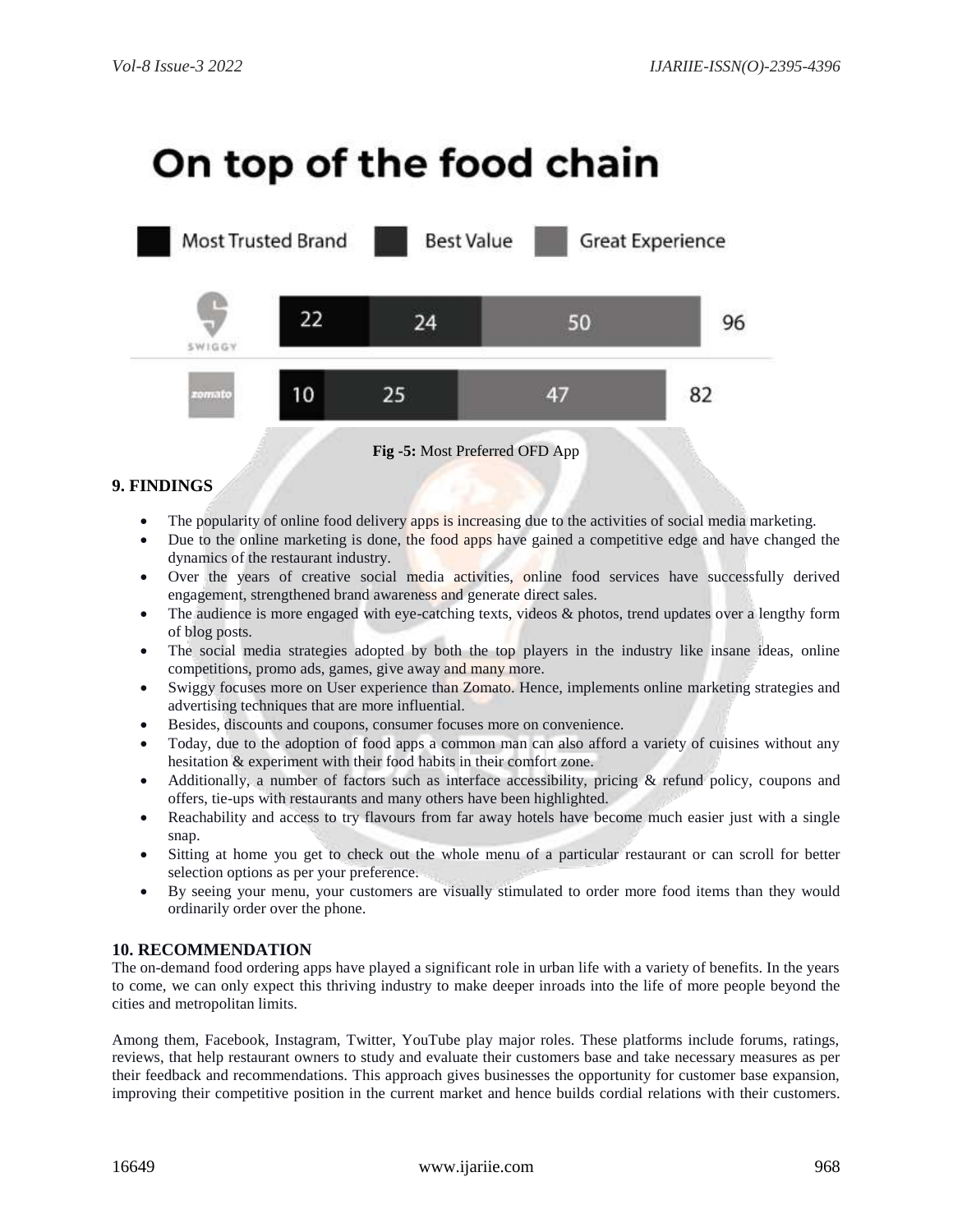Therefore, to continue with the online marketing trends, the majority of the restaurant and catering businesses have a persistent presence on social media platforms.

There is no excuse for ignoring these online food delivery apps. Being an owner, it becomes vital that your restaurant reflects its presence on these food portals. These applications are supported by the majority of mobile phones and web-based devices. These online food applications serve as a platform for the consumers to explore, analyze, evaluate and purchase any food items.

So, to cope with the changing scenario, online food delivery apps should not only implement effective social media strategies. Also, to stay as an anti-recessionary segment, they need to stay updated and incorporate the emerging trends.

# **11. CONCLUSION**

One of the most important features among all is the "Social Media Integration". Certainly, social media has grown significantly in recent years as a contribution to online marketing. It's one of those unpretentious views that improve the customers' decisions. Social media integration allows customers to share photos and videos of their favourite dishes with their family and friends, allowing them to make the most of their dining experience. Social media makes it easy to promote your food app on a regular basis through social media, and you can easily grab the attention of customers. Social media can be a powerful tool for customers and can utilize social media to experience numerous benefits. The social media feature of loyalty/discount programs could be used to encourage existing customers to invite new customers and earn points/rewards. As a result, A successful marketing campaign can greatly increase customer acquisition while converting one-time customers into recurring ones.

It is estimated that around 69% of customers order meals online using their mobile devices. Mobile apps are also assisting people to order food online through Facebook. As Mobile ordering has become the future of foodservice today, the majority of the nationalized restaurant chains, such as Domino's, have provided mobile ordering options for years, which enables nearby eateries to leverage mobile technology for foodservice, gain more visibility and enhance the brand value. Additionally, mobile ordering is not just becoming popular with consumers, but it is also providing restaurants and food chains with an efficient means to fuel their operations and streamline their processes.

Over 60%-70% of men and women today buy online meals because major chain restaurants such as Swiggy, Zomato and many more offer online meal ordering options so that they can receive food at their doorstep. The food industry including restaurants, cafes and a few different food joints has become more inclined to use apps for online food order advertising. Besides promoting, these apps also cater to the needs of their users and fulfil their wishes.

# **12. REFERENCES**

- 1. What Is Social Media Marketing (SMM)? And How Social Media Marketing (SMM) Works? (2021)
- 2. Who leads the food delivery race between Zomato and Swiggy in India? (2021)
- 3. Zomato's revenue from operations doubles to Rs 2,604 cr amid pandemic (2021) Business Standard
- 4. India 21.41 Billion Online Food Delivery Market to 2026: Focus on Bangalore, Delhi NCR, Mumbai, Hyderabad & Pune (2021) – Research And Markets
- 5. GloriaFood, Advantages of Online Food Ordering System for Restaurants
- 6. Manoj Koona (2020), "The Good, The Better, And the Best Way to Influence Customers Users How Zomato Achieved Success Through Twitter & social media Showcasing", ResearchGate
- 7. India's food-tech industry to grow at 25% CAGR to USD 8 billion by 2022-end: Google-BCG report (2020) – Economic Times
- 8. Dennis Edward Fernando (2020), "Impact, Influence and Impending of Online Food Platforms", International Journal of Research Publication and Reviews, ISSN (2582-7421)
- 9. Anupriya Saxena, Dr. Nimish Gupta (2020), "An Analysis of Customer Preference Towards Digital Food Ordering Applications in Uttar Pradesh", International Journal of Scientific & Technology Research, Volume 9, Issue 04
- 10. Ravindra Kumar Singh (2020), (Department of Computer Science and Engineering, Dr. B. R. Ambedkar National Institute of Technology, Jalandhar, India) and Harsh Kumar Verma by Department of Computer Science and Engineering, Dr. B. R. Ambedkar National Institute of Technology, Jalandhar, India, "Influence of Social Media Analytics on Online Food Delivery Systems", IGI Global, ISSN (1947-8194)